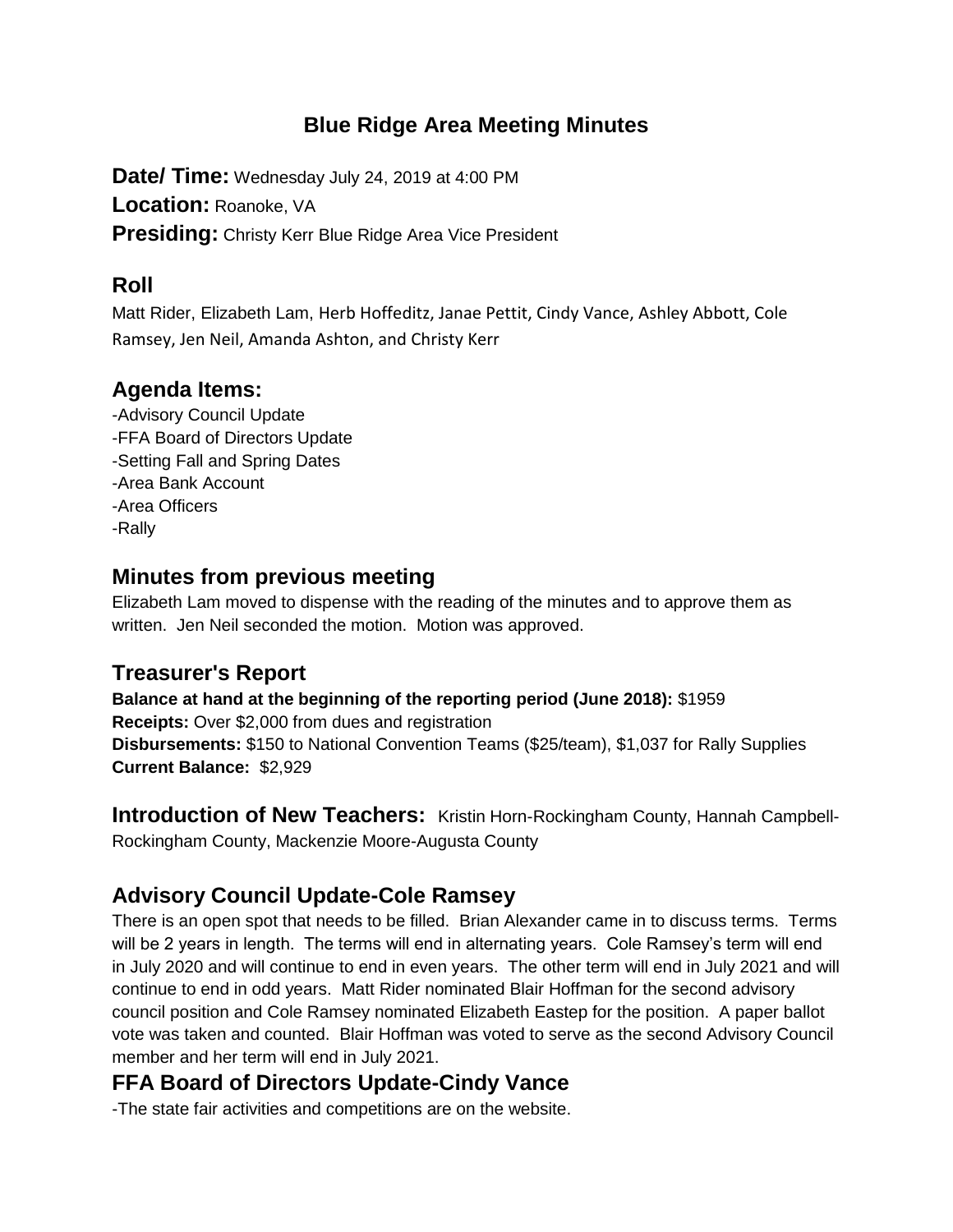-Executive Secretary Position: An email was sent out about this, but interviews will begin August 7 and they hope to have an offer by September 6. The position will have a team with staff members from extension. Brian Alexander did not know how many people this team would consist of, but it will be at least one. Allison Sutphin was hired in a temporary position for the summer to help with FFA things.

-Dr. Rutherford sent out an email with the links to watch 2 interviews for faculty positions in the Department of Agriculture, Leadership, and Community Education. Teachers are encouraged to provide their input.

-National Convention: The hotel will be the Wyndham by the Airport-rooms are \$225- \$250/night. Checks will be given out to state winning individuals/teams after convention. -Big E: There will be 2 state sponsored busses which will be free through Sunshine bus line. The hotel will be the Clarion, which has a waterpark attached to it. Andy believes the cost of the waterpark is \$10.

-Virginia Tech has a list of approved bus lines that have adequate insurance

-VA FFA Membership has increased over the past year and therefore the number of delegates to the National Convention has increased

#### **Brian Alexander**

-Brian came in to discuss a situation in which a letter was sent out by a few former state officers about concerns with the current state of Virginia FFA. Brian stressed the importance of going through the proper channels if you have concerns. Please talk to Advisory Council members or Board of Directors members if you have concerns so they may bring them up. -Dr. Jones wants to support us and wants extension to work with us

# **VAAE Positions:**

-Both Christy Kerr and Amanda Ashton have one year left in their 2-year terms. Our area will have President Elect next year.

# **Fall and Spring Dates:**

-Fall Meeting: November 7-Broadway High School-5pm -Spring Meeting: February 20-Buffalo Gap High School-5pm -COLT Conference: September 24-Buffalo Gap High School-4:30 PM -Area Rally: March 10-Blue Ridge Community College. The snow date will be March 12 at FDHS at 4:00 PM and will only be Contests. Blue Ridge is booked the rest of that week. -Area Forestry: October 17-Hosted by Broadway and J. Frank Hillyard -Tractor Troubleshooting: August 29-Highland-1:00 PM (pending approval from Mr. Heavner)

# **Blue Ridge Area Bank Account**

-Janae moved to postpone discussing endowments for state plaques until the fall meeting. Jen seconded it and the motion passed.

-We will continue to do area plaques for this coming year